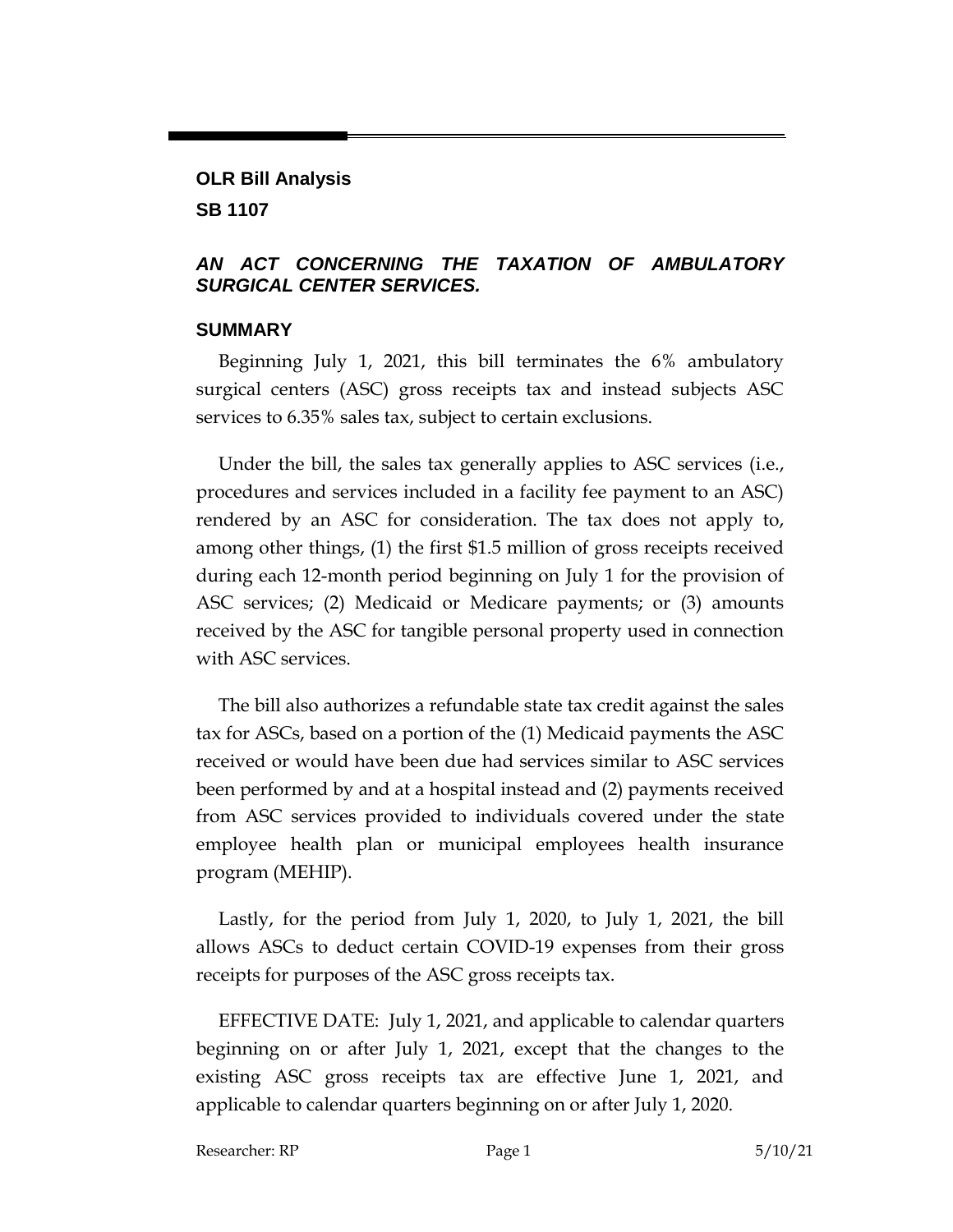# **§§ 2-5 — SALES TAX ON ASC SERVICES**

Beginning July 1, 2021, the bill subjects to sales tax ASC services performed by ASCs for a consideration, excluding services performed by an employee for his or her employer.

### *ASC Services Subject to Tax*

Under the bill, "ASC services" are the procedures and services included in a facility fee payment to an ASC that are (1) associated with a surgical procedure and (2) not reimbursable ancillary or professional procedures or services. They (1) include facility services only and (2) exclude surgical procedures and physicians', anesthetists', radiology, diagnostic, and ambulance services that are separately reimbursed to an ASC from the facility fee payment.

### *Gross Receipts for Purposes of the Tax*

The bill limits the gross receipts from ASC services that are subject to sales tax to the amounts received (cash or in kind) from patients, third-party payers, and others for the provision of ASC services, including retroactive adjustments under reimbursement agreements with third-party payers. Gross receipts exclude the following:

- 1. the first \$1.5 million of gross receipts received during each 12 month period beginning July 1, excluding Medicaid and Medicare payments, for ASC services (presumably, the ASC would track its gross receipts and begin applying sales tax after reaching this threshold);
- 2. Medicaid or Medicare payments received for ASC services;
- 3. payer discounts, charity care, and bad debts (as defined below);
- 4. amounts received by an ASC for tangible personal property used in connection with an ASC service (e.g., implants, devices, drugs, and biologicals), regardless of the payer; and
- 5. amounts received by an ASC that were or are subject to the current ASC gross receipts tax;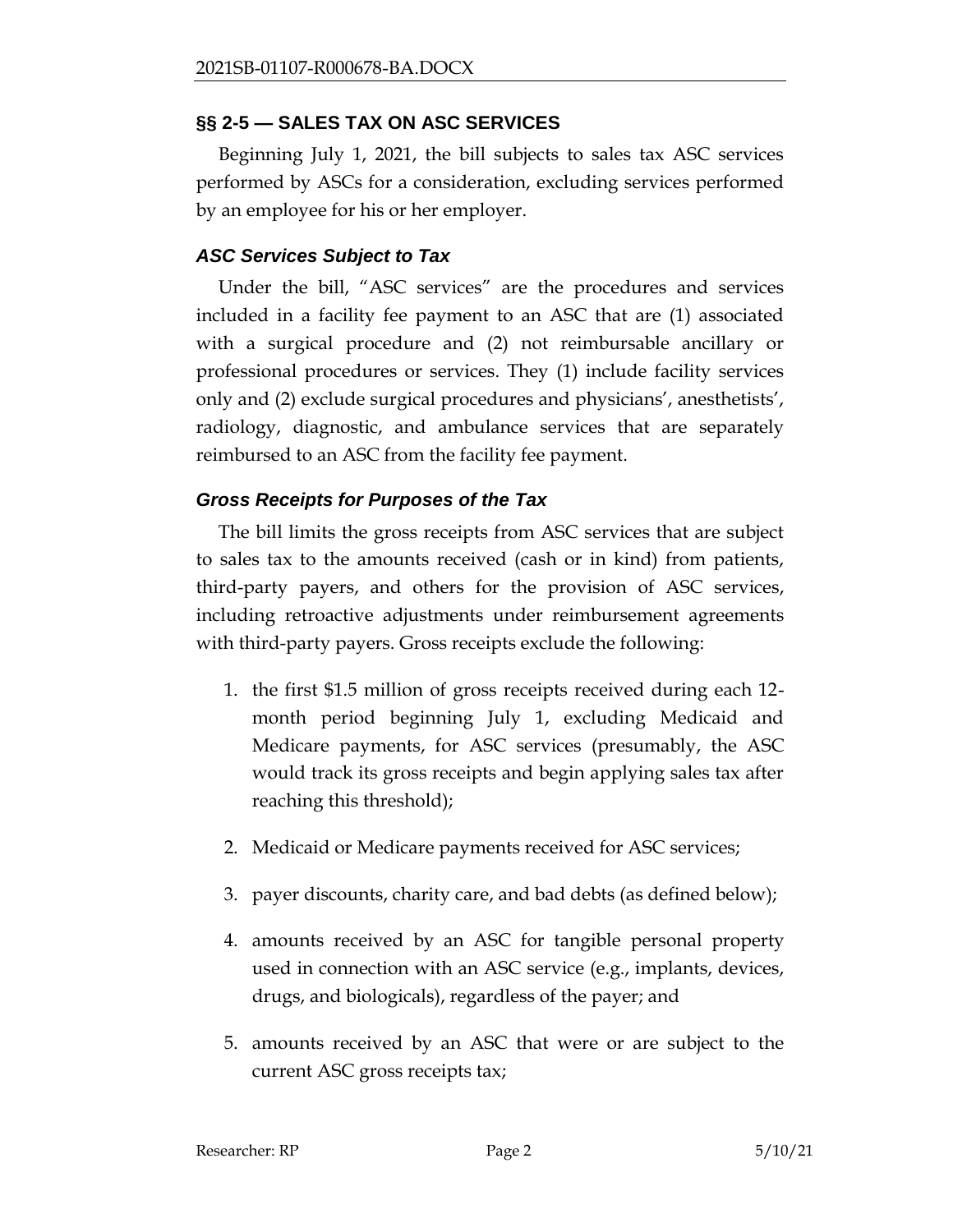Under the current ASC gross receipts tax, gross receipts exclude (1) the first \$1 million of the ASC's gross receipts in the applicable fiscal year, excluding Medicaid and Medicare payments, and (2) gross receipts from any Medicaid and Medicare payments the ASC receives.

### *Definition of ASC*

By law, and under the bill, an ASC is a distinct entity that (1) operates exclusively to provide surgical services to patients not requiring hospitalization, where the services are not expected to take more than 24 hours; (2) has an agreement with the Centers for Medicare and Medicaid Services (CMS) to participate in Medicare as an ASC; and (3) meets the federal requirements to do so.

### *Payer Discounts, Charity Care, and Bad Debts*

"Payer discounts" is the difference between an ASC's published charges and the actual payments it received from third-party payers for a different or discounted rate or payment method. It excludes charity care and bad debts.

"Charity care" is free or discounted health care services provided to individuals who cannot afford to pay, including to the uninsured patient or patients who are not expected to pay all or part of an ASC's bill based on income guidelines and other financial criteria established in statute or in an ASC's charity care policies on file at its office. It does not include bad debts and payer discounts.

#### *Reporting Method*

The bill allows ASCs to report their sales of ASC services on the cash basis of accounting, rather than on an accrual basis. It does so by extending to ASCs an existing provision that allows retailers whose only sales are certain enumerated services and who report their sales on the cash basis of accounting for federal income tax purposes to do so for state sales tax reporting purposes. Under the cash basis method of accounting, the retailer reports its sales during the filing period in which the customer provides payment regardless of when the services were rendered.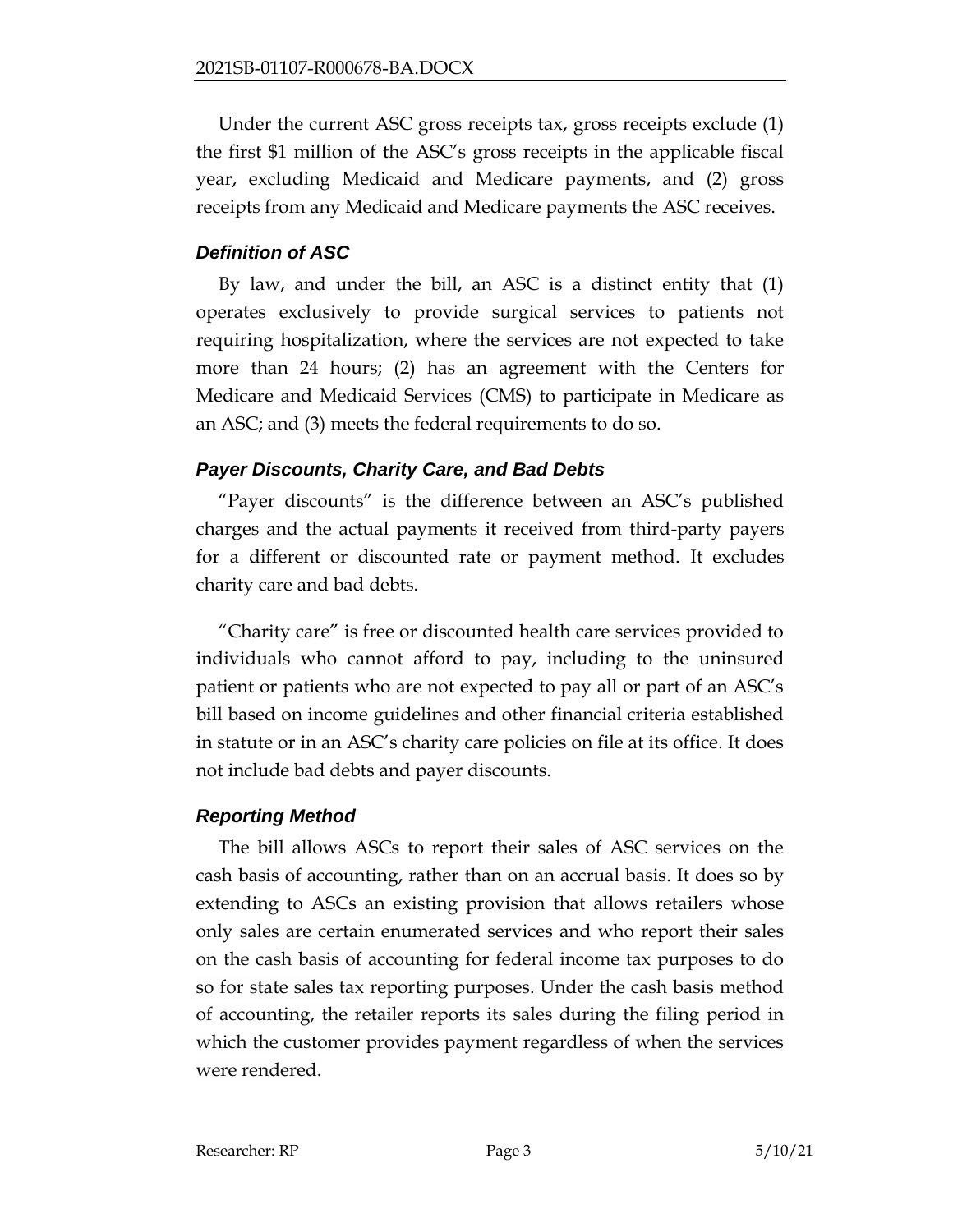# *Tax Credit*

The bill establishes a tax credit against the sales tax for ASCs equal to the following:

- 1. the greater of 50% of the aggregate amount of Medicaid payments (a) the ASC received during the applicable reporting period for ASC services or (b) that would have been due had those services been performed by and at a hospital instead (i.e., the "Medicaid investment"); plus
- 2. 25% of the aggregate payments received from or on behalf of each individual covered under the state employee health plan or MEHIP for the provision of ASC services (i.e., the "state health plan investment").

If the credit amount allowed exceeds the ASC's sales tax liability for the reporting period, the ASC must file a refund claim with DRS in the form and manner the DRS commissioner prescribes. After verifying the claim, the DRS commissioner must treat the excess as an overpayment and refund it to the ASC. DRS must add interest to the overpayment at a rate of 0.67% for each month or fraction of a month; the accrual period for this interest begins 90 days after DRS receives the ASC's refund claim and runs until the date DRS provides notice that the refund is due.

Under the bill, an ASC that claims this credit and receives a refund is entitled to retain it for its own account and is not required to refund or pay it to any user or payer for ASC services.

# **§ 1 — ASC GROSS RECEIPTS TAX**

The bill terminates the ASC gross receipts tax as of July 1, 2021, and makes conforming changes.

It also allows ASCs to retroactively deduct COVID-19 expenses from their gross receipts for purposes of the tax for FY 21 (i.e., for calendar quarters from July 1, 2020, to July 1, 2021). Specifically, they may deduct any amounts they incurred, directly or indirectly, as a result of COVID-19, for the ASC's personnel, patients, service